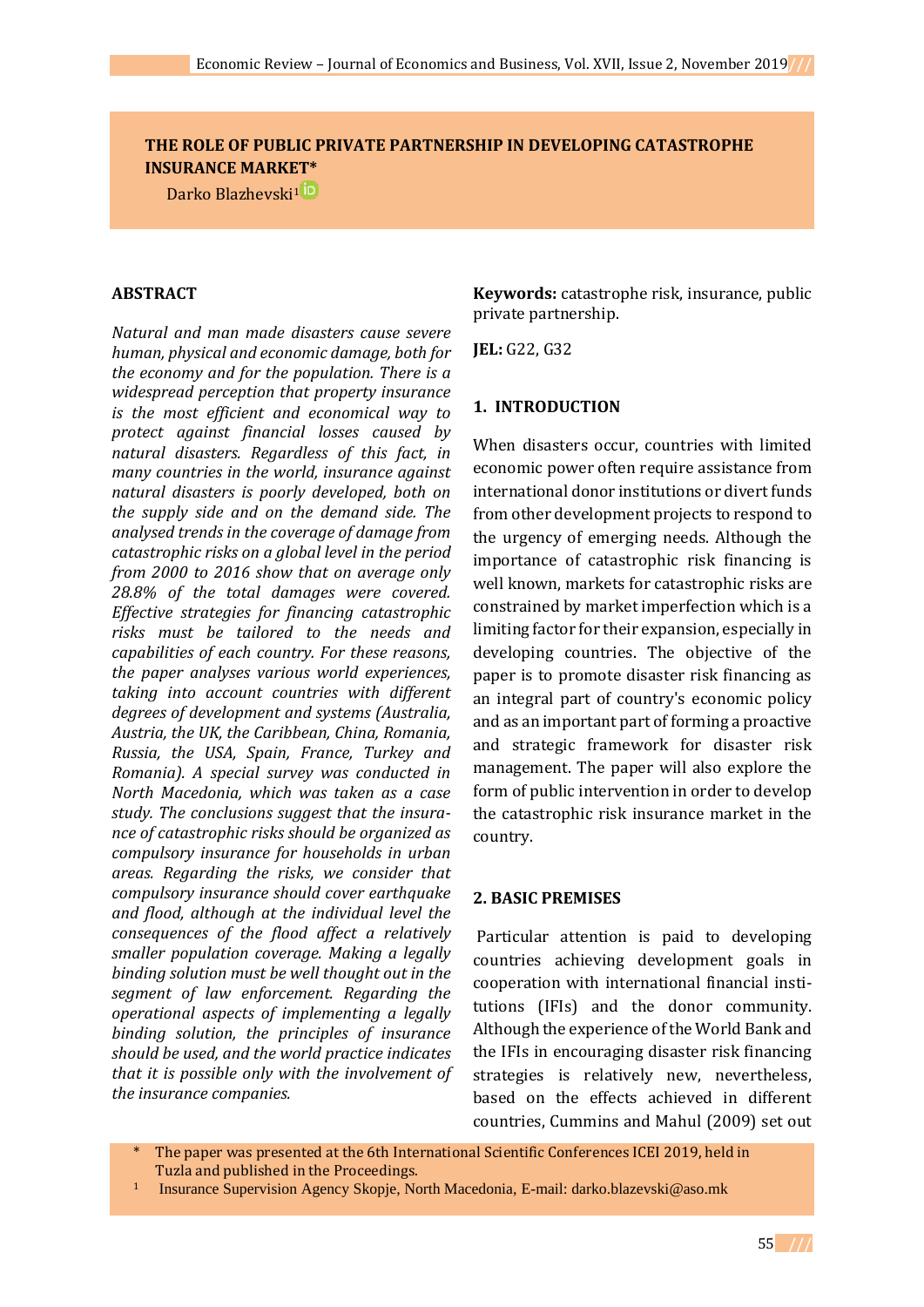the following five key principles for public intervention in the catastrophe risk insurance markets in developing countries:

- Promote catastrophe risk financing in the dialogue on disaster risk management with low- and middle-income countries.
- Enhance competitive catastrophe risk markets.
- Use risk-based price signals to encourage catastrophe risk management
- Limit public subsidy programs to those that minimize distortions of market price signals.
- Develop customized catastrophe insurance solutions.

The principles rely on the premises of publicprivate partnerships between the insurance sector, the state and international financial institutions. The background of this position lies in the market-enhancing theory (Lewis & Murdock, 1999) which recognizes that market failures can create suboptimal allocations of resources and that private sector coordination is not always effective. This view holds that public policy should facilitate the development of the private market, for instance, by improving information flows, but should not create permanent new government institutions to substitute for private solutions.

The most important conclusion from all the principles is that effective disaster risk financing strategies must be tailored to each country's needs and capabilities, and should rely on a combination of ex-ante and postdisaster financial instruments by stratifying disaster risk coverage. The first layer can be managed by setting up a reserve fund to cover small and recurring losses. Higher layers may be covered primarily with insurance to protect critical public funds, followed by reinsurance and the use of alternative risk transfer techniques such as CAT bonds.

# **3. CHARACTERISTICS OF THE CATASTROPHIC RISKS INSURANCE MARKET WORLDWIDE**

Setting the disaster risk financing is quite complex and has proven to be without one size fits all solution. Countries that have left the development of catastrophic risk insurance markets to market mechanisms, and have noticed certain success in developing catastrophic insurance markets, are almost without exception highly developed countries with a long insurance tradition and high insurance penetration rates (the UK, Australia and Austria) in the segment of voluntary household insurance (CCS, 2009; COAG, 2004; OECD, 2005). The main feature of this type of catastrophic insurance market is negative selection. This means that those being more exposed to the risks are the main insured in the system, which opens the circle of increasing premiums and thus narrowing the number of policyholders and consequently increasing the reluctance of insurance companies to offer coverage for certain risks in certain areas. This is also the reason for opening up a dialogue with governments to reach certain agreements such as in the UK and Austria where we constantly witness certain compromises with insurers in order to keep the offer open at affordable prices while asking the government to increase investment in risk prevention. The advantage for the countries in this group is that they have not undertaken any potential commitments related to disaster risk (re)insurance, but are very active in the field of prevention and ex-post financing of the consequences of catastrophic risks. Given the set-up of this type of system, the role of publicprivate partnerships cannot be discussed for the reason that the role of the state is minimal and it appears as an interested party only when defining certain broader frameworks of market functioning.

Countries that have a developed market for catastrophic risk insurance through the solidarity model as a state strategy (Spain and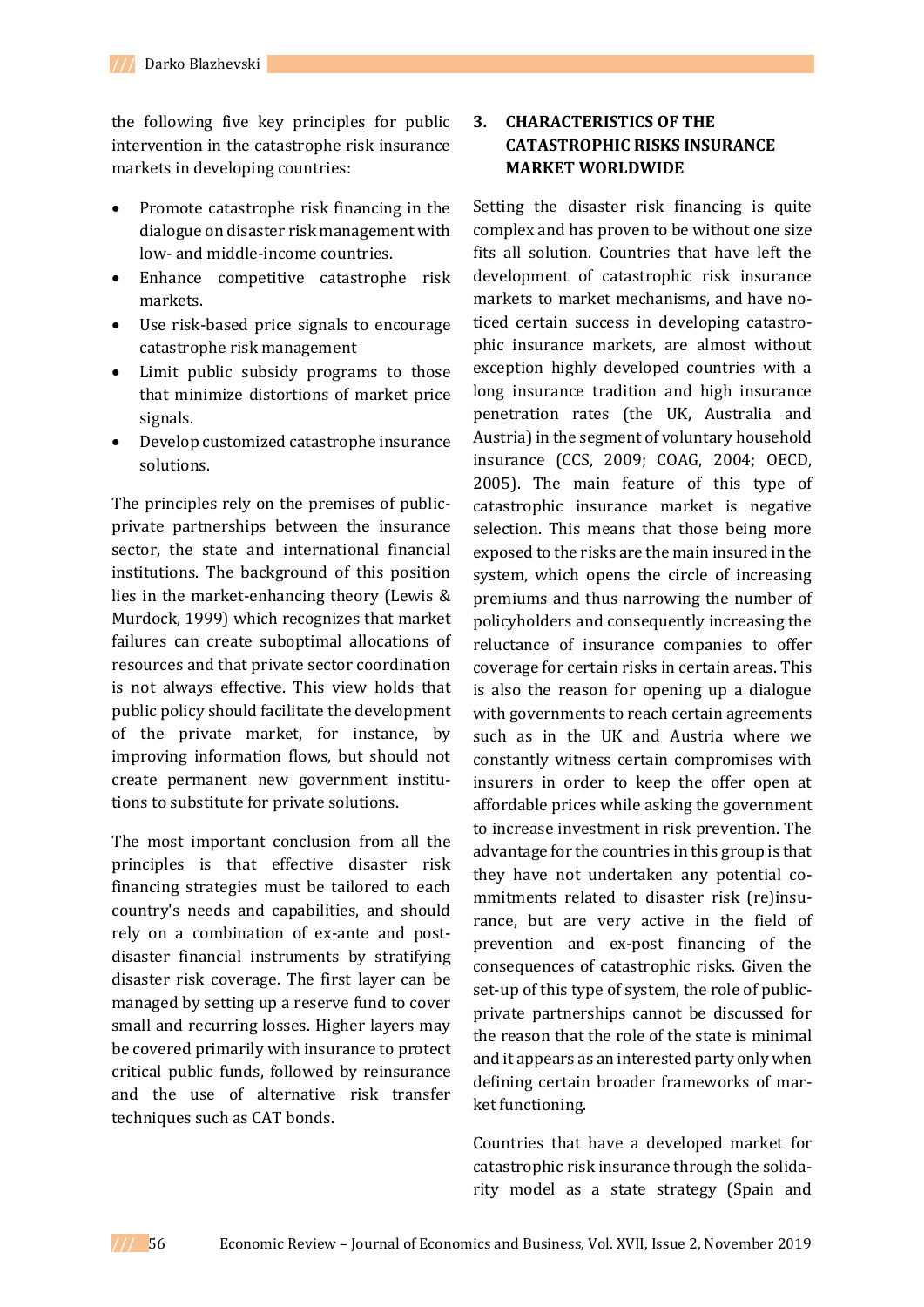France) have one major advantage with avoiding the negative selection because of the implicit mandatory feature of the programs, introduced through an additional mandatory premium at voluntary insurance (CCS, 2009; CCR, 2015). In this context, the example of Spain is more prudent because the state does not engage in reimbursement for non-insured citizens, *i.e.* there is no ex-post financing for individual cases or it is minimal, whereas in France this attitude is conditional on whether a disaster would be declared and published in an official newsletter. In addition, the Spanish system, which is considered to promote less solidarity than the French one, has a larger coverage of subject insurance (property, persons, cars), than the French one which has less coverage (property and liability). Both systems are successful, working with damage coefficients that allow for permanent accumulation, but the success must be seen in the broader context, which is that they are large (by population) and developed (by density and insurance penetration) markets, and are characterized by the fact that there is no dominant catastrophic risk in these countries, although this is especially true for Spain, while in France floods are a significant risk.

The case of the United States of America, especially the flood insurance system, is the most frequently criticized catastrophe insurance system for inadequate debt-generating premium rates (Lloyd's, 2011). Although the system is not set up on a solidarity basis, the consequences of inadequate regulation are ultimately borne by all federal taxpayers (GAO, 2011; Gurenko, 2007).

The latest generation of catastrophic risk insurance systems, such as those in Turkey and Romania, deserve special attention (TCIP, 2016; Gurenko, 2006; PAID, 2017). Both are similarly set up as compulsory independent insurances by overcoming the problem of negative selection, but in terms of subsidies between different risk exposures the Turkish model is preferred because premium rates are

set according to risk. In addition, a turning point in the Turkish model is the successful implementation of the compulsory component introduced in 2012 when compulsory insurance was linked to the use of utilities (electricity and water) which contributed to a 20% penetration rate in 2012 to 43% in 2016. China and Russia are analysed as well, as large countries. The short conclusion is that there is no risk disaster risk financing scheme, and that the catastrophe risk insurance is purely commercially offered with very low penetration rates (OECD, 2015).

## **4. RESEARCH**

In order to perceive the state of development of the insurance market in North Macedonia a research was conducted that included insurance companies and general public, using the combination of primary and secondary data.

The publicly available financial statements of insurance companies and Insurance Supervision Agency (ISA) statistical reports have been used for data on insurance companies and their participation in catastrophic risk insurance. In order to obtain information on the extent of catastrophic risk insurance coverage, ISA in 2011 adopted a by-law regulation and provided for a special reporting form (SP-8) within the framework of regular statistical reporting through which insurance companies report: (i) fire risks; (ii) an earthquake; (iii) floods, torrents and high waters and (iv) hail and ice. Table 1 provides an overview of the gross written premium (GWP) for earthquake and flood for the period 2012 to 2016 in absolute amounts and as a share of the property insurance premium, in all non-life insurance premiums and as a share of the total GWP.

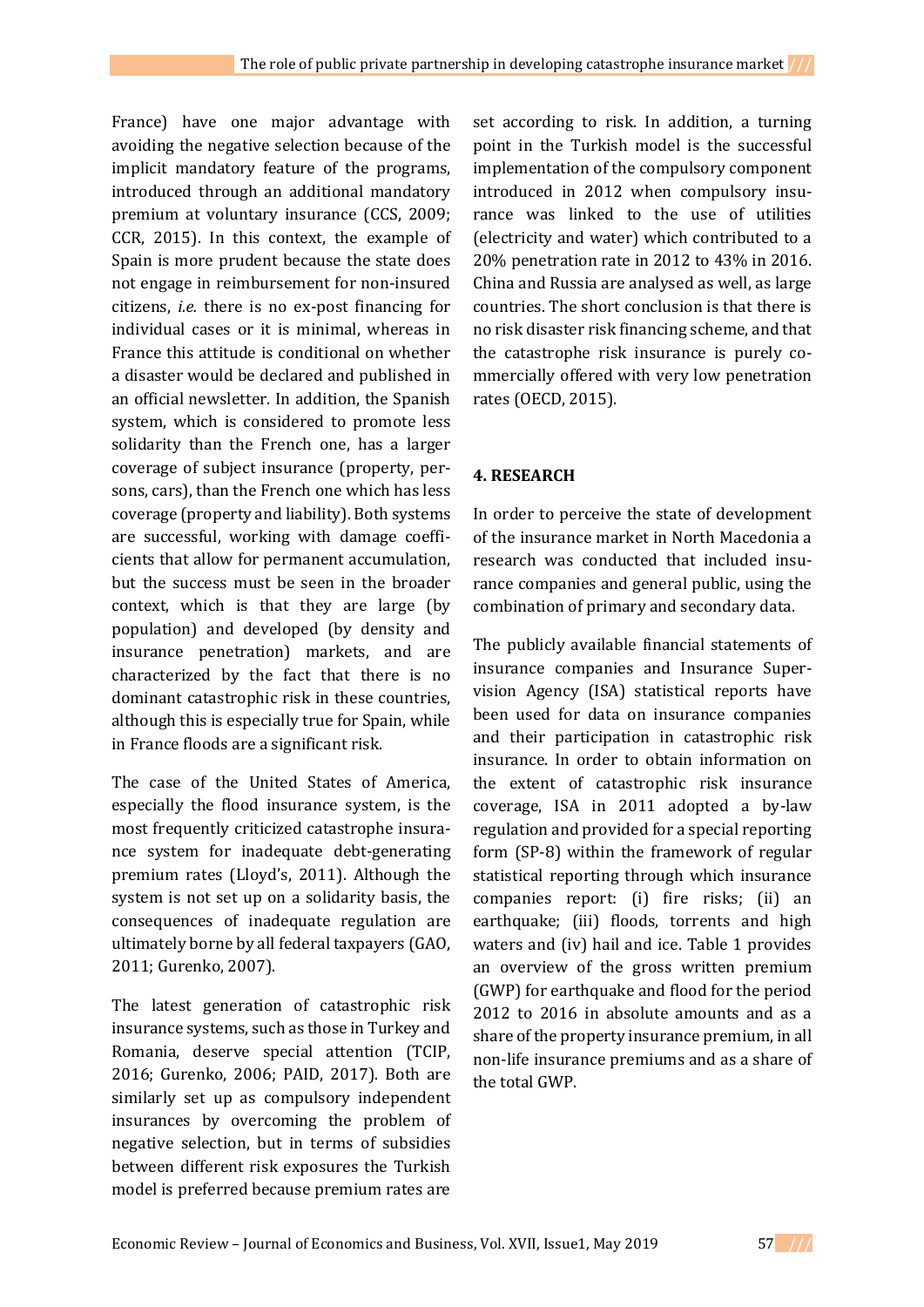| Year |             | Property GWP | Non-life GWP | <b>Total GWP</b> |
|------|-------------|--------------|--------------|------------------|
| 2012 |             | 1,393.087    | 6.415,488    | 7,013,622        |
| 2013 |             | 1,315,627    | 6,464,042    | 7,193,501        |
| 2014 |             | 1,379,199    | 6,742,404    | 7,630,733        |
| 2015 |             | 1,641,334    | 7,178,720    | 8,279,711        |
| 2016 |             | 1,555,075    | 7,429,950    | 8,721,620        |
|      | Earthquarke | % Property   | & Non-life   | % Total GWP      |
| 2012 | 126,090     | 9.05&        | 1.97%        | 1,80%            |
| 2013 | 85,340      | 6.49%        | 1.32%        | 1,19%            |
| 2014 | 63,185      | 4.58%        | 0.94%        | 0,83%            |
| 2015 | 120,109     | 7.32%        | 1,67%        | 1.,45%           |
| 2016 | 103,953     | 6.68%        | 1,40%        | 1,19%            |
|      | Flood       | % Property   | % Non-life   | % Total GWP      |
| 2012 | 33,158      | 2.38%        | 0.52%        | 0.47%            |
| 2013 | 57,974      | 4.41%        | 0.90%        | 0.81%            |
| 2014 | 38,021      | 2.76%        | 0.56%        | 0.50%            |
| 2015 | 65,276      | 3.98%        | 0.91%        | 0.79%            |
| 2016 | 77,240      | 4.97%        | 1.04%        | 0.89%            |

Table 1. *Share of earthquake and flood premium in the structure of the GWP in the period 2012 to 2016 (000 denars)*

Source: Authors' own work

From this overview, we can conclude that the earthquake premium was highest in 2012, and then declined in absolute terms and in real terms in all the mentioned categories. The trend in the floods is different, *i.e.* there is a steady upward trend with more than doubling in the period.

If we analyse the trend by the number of contracts concluded with earthquake and flood coverage (Table 2), we come to a different conclusion. The number of policies concluded involving earthquake risk at the end of 2016 was 667% higher than in 2011, which only leads to the conclusion that the average policy premium was significantly reduced. The number of concluded policies that include flood risk in the analysed period closely followed the development of the GWP. From this analysis, we can conclude that catastrophic risk insurance in the country registeredsmall developments in the analysed period, providing a very low level of protection against catastrophic events.

In order to see possible steps for further development of the market through the prism of insurance companies, we used the data collected through a questionnaire. The questi-

| Year | Total     | Earthquake | % Total  | Flood   | %Total |
|------|-----------|------------|----------|---------|--------|
| 2012 | 1,023,983 | 1,346      | 0.13%    | 27.478  | 2.70%  |
| 2013 | 1,065,816 | 1.233      | $0.12\%$ | ,27,971 | 2.60%  |
| 2014 | 1,135,156 | 2,812      | 0.25%    | 32.049  | 2.80%  |
| 2015 | 1,135,156 | 4.831      | 0.43%    | 34.210  | 3.00%  |
| 2016 | 1,292,749 | 8.979      | 0.69%    | 44.240  | 3.40%  |

Table 2. *Number of insurance contracts*

Source: Authors' own work

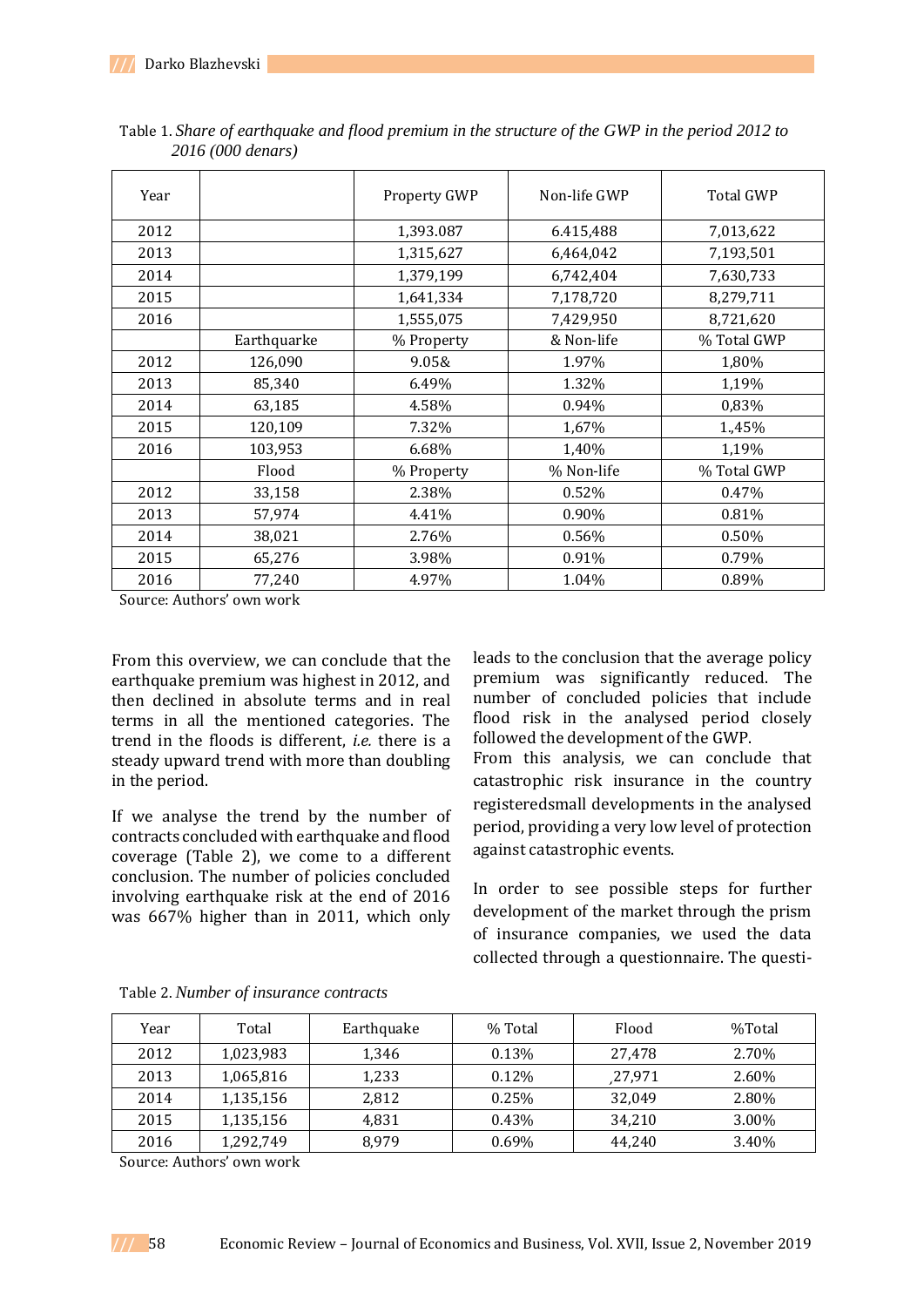onnaire for insurance companies consisted of 10 questions with different types of answers (multiple answer option, one answer option, the Likert scale with a numerical rating scale of 1 to 5, and one open question). The survey was conducted using a tool available to users online. The questionnaire, or link to the questionnaire, was distributed via email to the CEOs of all 11 non-life insurance companies licenced to operate in the country. The response rate was 100%.

The general public questionnaire on perceptions of the impact of catastrophic risks and the techniques to deal with the consequences they bring, due to the inability and irrationality to investigate the entire population, was conducted through a sample survey. This method is also called the method of selection or representative study. The questionnaire was answered by 253 respondents, highlighting the fact that the limitation of this approach is that the sample may not be representative enough to allow generalization of the conclusions.

The data was collected through a questionnaire developed following the Kunreuther model (1977) and Slovic *et al*. (1977), who found that insurance purchase decisions consist of three stages: first, awareness of the dangers and their potential for damages; second, considering insurance as a disaster management mechanism; third, the collection and proce-

research conducted by Wang *et al*. (2012) and considers the following three categories: first, hazard awareness and disaster experience; second, experience with insurance and insurance thinking as a disaster management mechanism; third, the acceptance of insurance and the willingness to pay. The questionnaire consisted of 14 questions with different types of answers (multiple answers, one answer and two open-ended questions). The survey was conducted using a tool available to users online. The questionnaire or link to the questionnaire was distributed in different ways, using target groups by sending the link to the questionnaire via email, as well as by using announcements with a call to participate in social network research (Facebook and LinkedIn).

### *4.1. Insurance companies' data result*

All insurance companies in the Republic of North Macedonia, answering the question which catastrophic risks are covered by their insurance products, stated that they offer flood and earthquake coverage, while other risks are covered by a smaller number of companies (Figure 1).

When asked how they have developed their insurance products, insurance companies had three options with multiple choices. From the



Figure 1. *Insurance against catastrophic risks offered in the domestic market*

Source: Author's own work

ssing of insurance information. The design of the questionnaires was adapted from the

options offered, six companies chose one, three companies chose two, and two companies

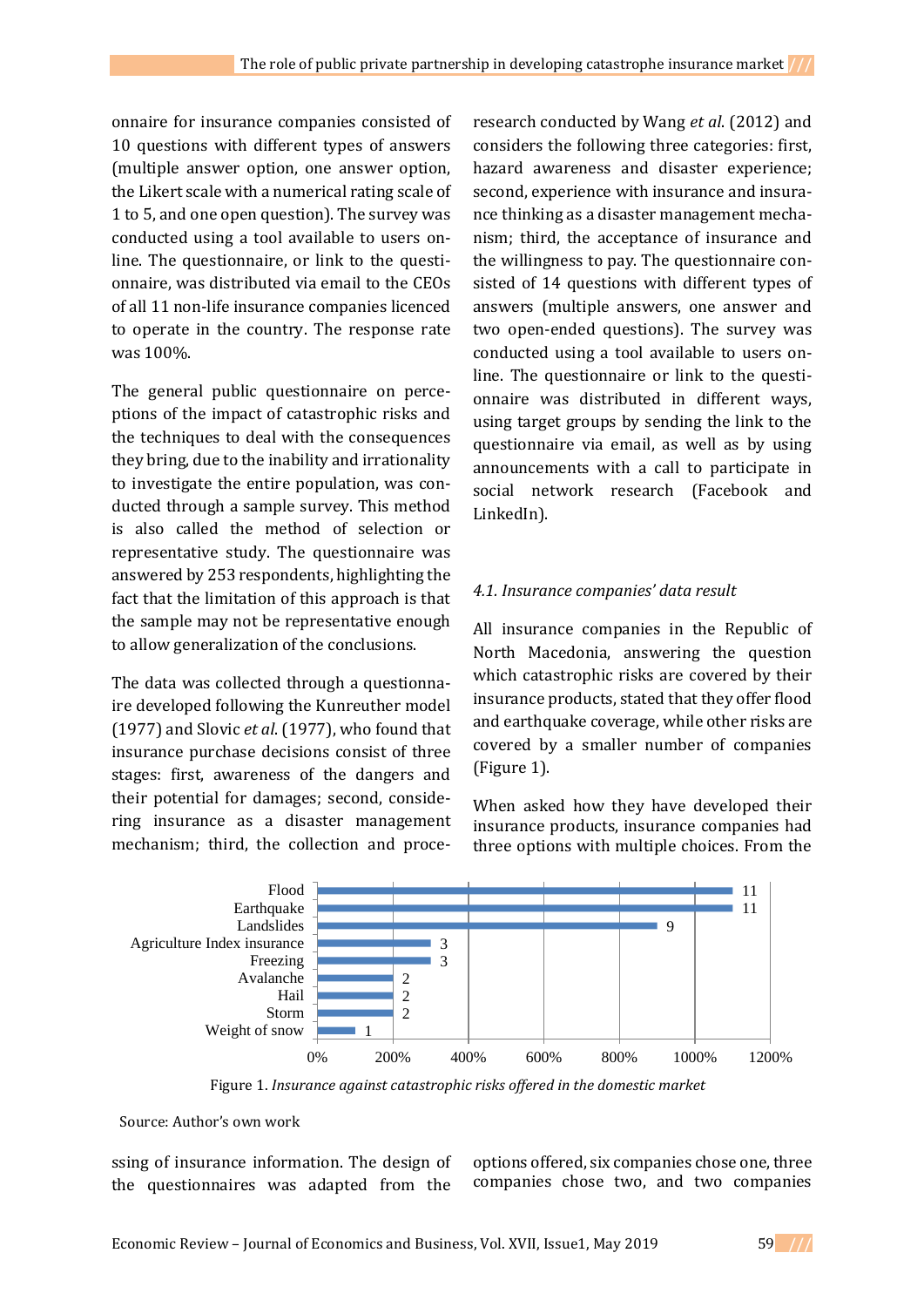chose to use all the offered options in developing their insurance products. Most of them (eight) independently developed their insurance product, while six out of nine insurance companies belonging to insurance groups developed a product within the group. Four insurance companies, on the other hand, have adopted the products developed through the state-owned project Europe Re.

When asked if they were satisfied with the level of sales of insurance products that cover catastrophic risks, 72.7% of the companies responded that they were moderately satisfied, while the rest were less satsfied. Our view is that this low penetration rate of catastrophic insurance sales indicates that the companies have either given too strong answers or their sales targets are too low. In both cases, the answer is not in favour of sales development.

In order to assess their perception, the insurance companies were asked to assess their level of development of the national awareness of catastrophic risks consequences and the reduction of their effects through insurance. Some 91% or 10 companies considered the level of development as underdeveloped. This attitude of the companies is correlated with the current level of development and penetration rate in the insurance market.

One of the key questions for the insurance companies in the research was whether they believe that the state should somehow be involved in the creation of insurance products for catastrophic risks. Some 36% of the insurance companies believe that the state should not be involved in the creation of insurance products for catastrophic risks, and that they should be left to the mechanisms of supply and demand.

When asked how they have developed their insurance products, insurance companies had three options with multiple choices. From the options offered, six companies chose one, three companies chose two, and two companies chose to use all the offered options in developing their insurance products. Most of them (eight) independently developed their insurance product, while six out of nine insurance companies belonging to insurance groups developed a product within the group. Four insurance companies, on the other hand, have adopted the products developed through the state-owned project Europe Re.

When asked if they were satisfied with the level of sales of insurance products that cover catastrophic risks, 72.7% of the companies responded that they were moderately satisfied, while the rest were less satsfied. Our view is that this low penetration rate of catastrophic insurance sales indicates that the companies have either given too strong answers or their sales targets are too low. In both cases, the answer is not in favour of sales development.

In order to assess their perception, the insurance companies were asked to assess their level of development of the national awareness of catastrophic risks consequences and the reduction of their effects through insurance. Some 91% or 10 companies considered the level of development as underdeveloped. This attitude of the companies is correlated with the current level of development and penetration rate in the insurance market.

One of the key questions for the insurance companies in the research was whether they believe that the state should somehow be involved in the creation of insurance products for catastrophic risks. Some 36% of the insurance companies believe that the state should not be involved in the creation of insurance products for catastrophic risks, and that they should be left to the mechanisms of supply and demand.

In contrast, 64% of the insurance companies believe that the state should offer a unified catastrophe insurance product, which is an encouraging signal in the context of promoting public-private partnerships between the state and the insurance sector. Some 37% believe that this product should be sold through all insurance companies for some intermediary fee, with the option to retain some of the risk within the insurance capacity, while 27% consider that product should be sold through the companies for insurance that will join voluntarily (Figure 2).

From a survey conducted in the general public, we came to the conclusion that the citizens feel they are most exposed to earthquake and flood risks. Having in mind that the penetration rate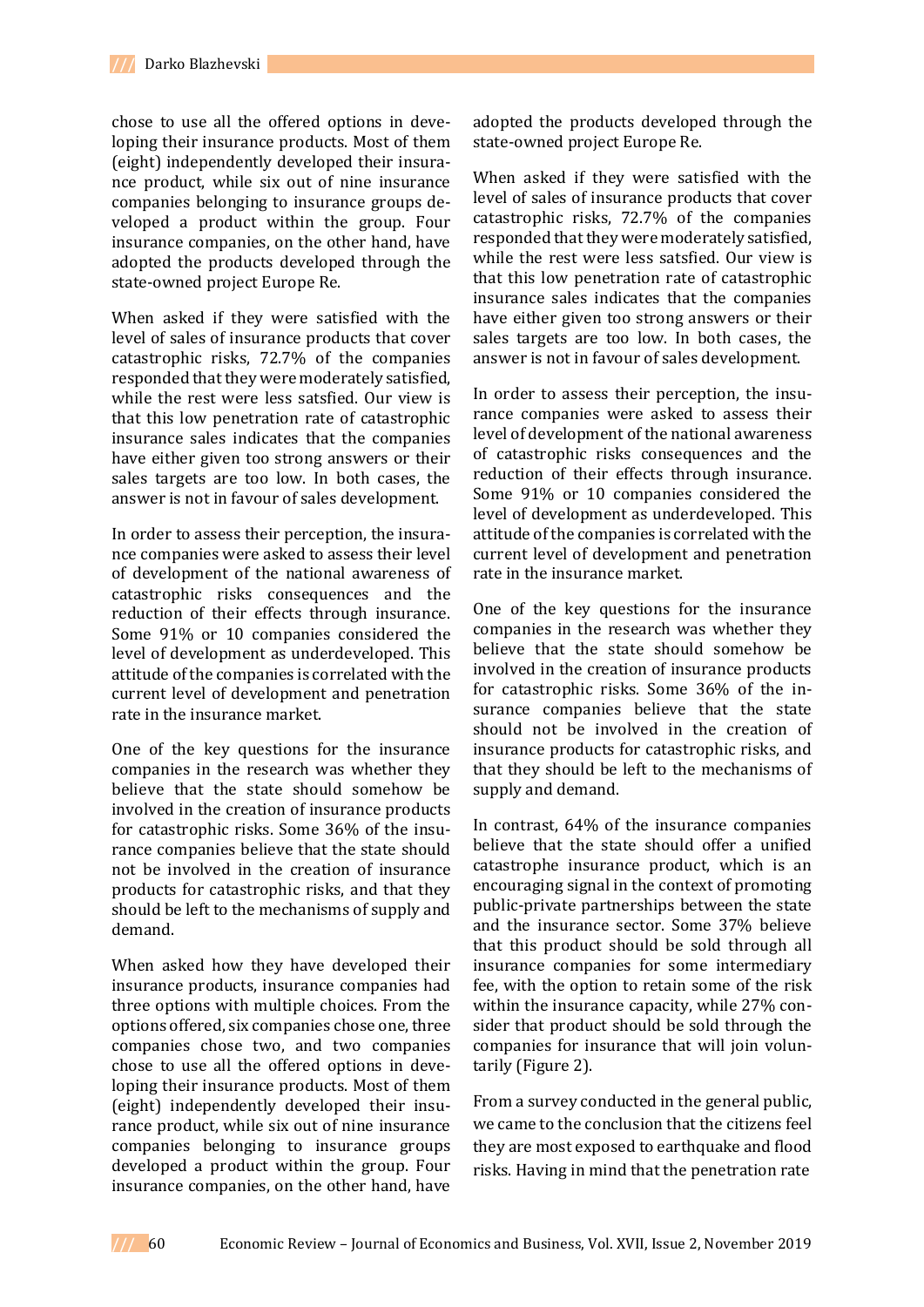

Figure 2. *State involvement in the creation of catastrophic insurance products*

Source: Author's own work

of these two catastrophic risks is still very low in the country, we asked the insurance companies whether they consider that the insurance of these two catastrophic risks should be compulsory for the citizens. Answering this question, 46% of the insurance companies stated that they do not support the concept of compulsory insurance. In contrast, the majority (56%) favour compulsory insurance, with 18% favouring compulsory earthquake insurance, while 36% favour compulsory insurance in addition to earthquake and flood insurance (Figure 3). No company has stated that there should be only compulsory flood insurance.

only one insurance company (17%) prefered the concept of full coverage with compulsory insurance, while five insurance companies (83%) considered the form of partial compulsory insurance to be more acceptable, whereby under the concept of micro insurance, the insured amount should be set as a percentage of the maximum possible damage and with it the insured will be obliged to pay a lower premium. On the other hand, insuring the rest until full coverage will be a voluntary decision of the insured.



Figure 3. *Voluntary versus compulsory insurance*

Source: Author's own work

In addition to the previous question for those who chose compulsory insurance as an option, they were offered the option to choose between full or partial coverage. In this segment,

In order to find out the context of the economic policy of compulsory insurance, we asked the insurance companies whether they consider that the establishment of a certain type of

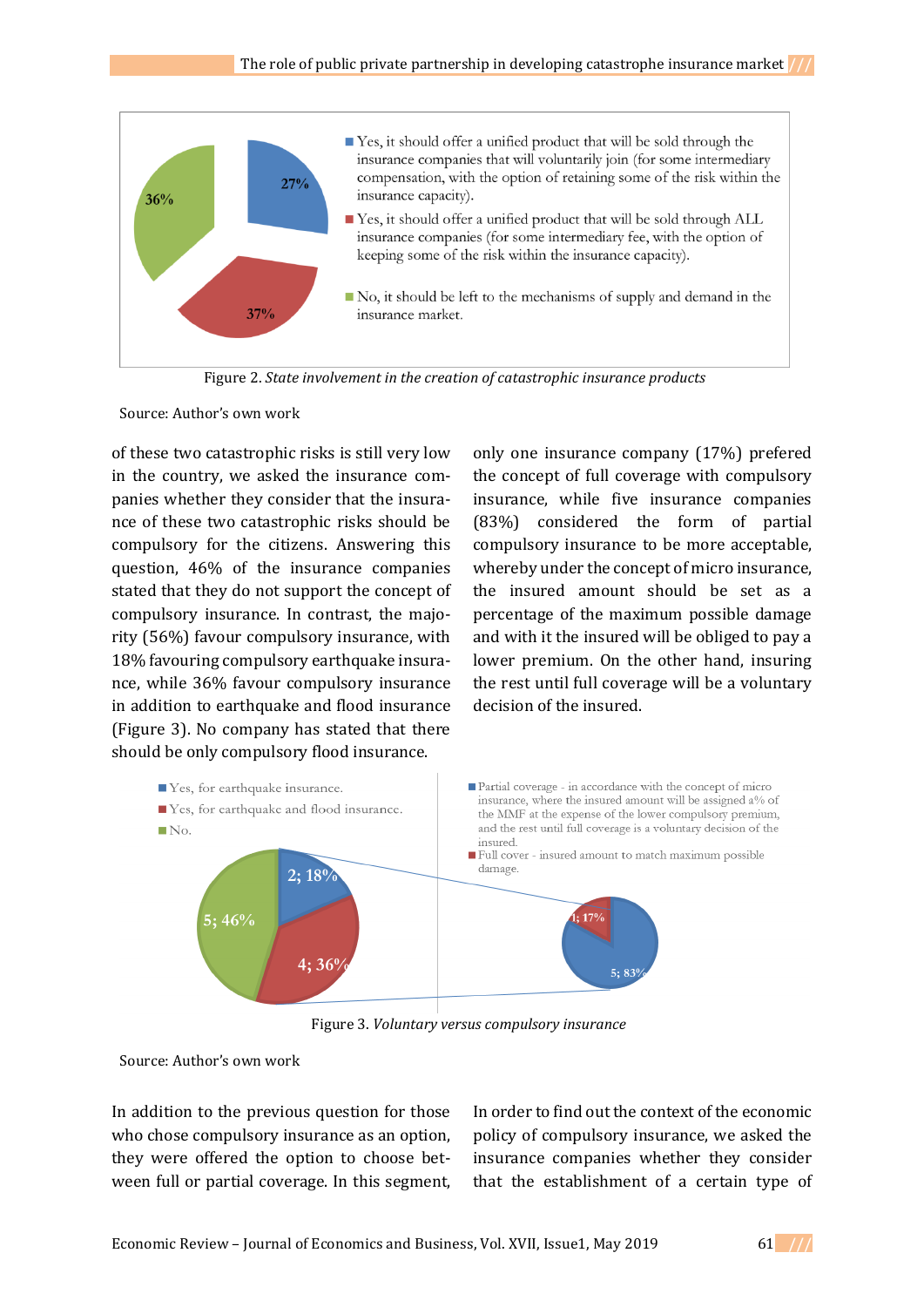compulsory insurance scheme should be followed by a simultaneous measure to exclude the state from ex-post indemnifying the uninsured citizens. Although when asking this question we thought that the insurance companies would respond to such a measure with a consensus, given the fact that the existence of ex-post state intervention may be disincentive for insurers, 27.27% of the companies believe that compulsory insurance should not be associated with a restriction on indemnifying uninsured citizens.

In order to conclude the research on the reasons for the low penetration of catastrophic risk insurance in the country, the insurance companies had the possibility of multiple response from the list of offered reasons. Most insurance companies attributed great attention to the insufficient awareness to the advantages offered by catastrophic risks insurance (72.7%) and insufficient awareness of the damages that can cause catastrophic risks (63.6%). Equally important was the expectation that the state will be involved in ex-post financing (63.6%). On the other hand, they gave less importance to the premium level and to the role of distribution channels which are the factors rated as very important for higher sales in the theoretical elaboration of the problem.

A major operational problem in processing catastrophic risks claims is that a high number of insureds may be affected at once. Depending on the extent of the consequences, the reporting of damage may be a problem, but an even greater problem is the process of assessing the damage caused by the insurance company, as it is expected to have limited human and material resources to handle it within 14 days, a time limit provided in the Article 975 of the Law on Obligations (Official Gazette of the Republic of Macedonia No. 18/2001, 4/2002, 5/2003, 84/2008, 81/2009, 161/2009 and 123/2013). Insurance companies have different views on this issue, although most believe that the deadline for disaster

insurance should basically be longer than 14 days. Some of them consider that this deadline should be up to 30 days (36.4%), longer than 30 days (9.1%), up to 60 days (18.2%) and longer than 90 days (18.2%).

#### *4.2. Public research data results*

In the first part, for the answers to the question of what are the most common catastrophic risks that threaten the area in which you live, the first two places, with a significant difference from the others, are reserved for earthquake (83.9%) and flood (79.24%), which corresponds to the real situation of exposure to risks in the Republic of North Macedonia.

When asked what was the most destructive disaster you have experienced in your area in the past 10 years, the public identified the consequences of flood risk (44.07%), followed by earthquake (35.17%), and by the consequences of other risks. In this segment, we must take into account that the particular advantage given to the flood is due to the fact that the memory of the floods in Skopje in August 2016 is still fresh, especially since the majority of the respondents are from the Skopje region (66.5%). Only a small proportion of the respondents (6.78%) reported that they did not face disastrous risks in the designated period.

The last part of this segment was about the consequences left on the respondents' dwelling. Most of them responded that their dwellings did not sustain any damage (56.8%), while the rest stated that their dwellings suffered varying degrees of damage. None of the respondents experienced a complete demolition of the dwelling as a result of some catastrophic risk.

The second part of the questionnaire aimed to examine the experience of the respondents with insurance and to understand the opinion of the insurance as a disaster management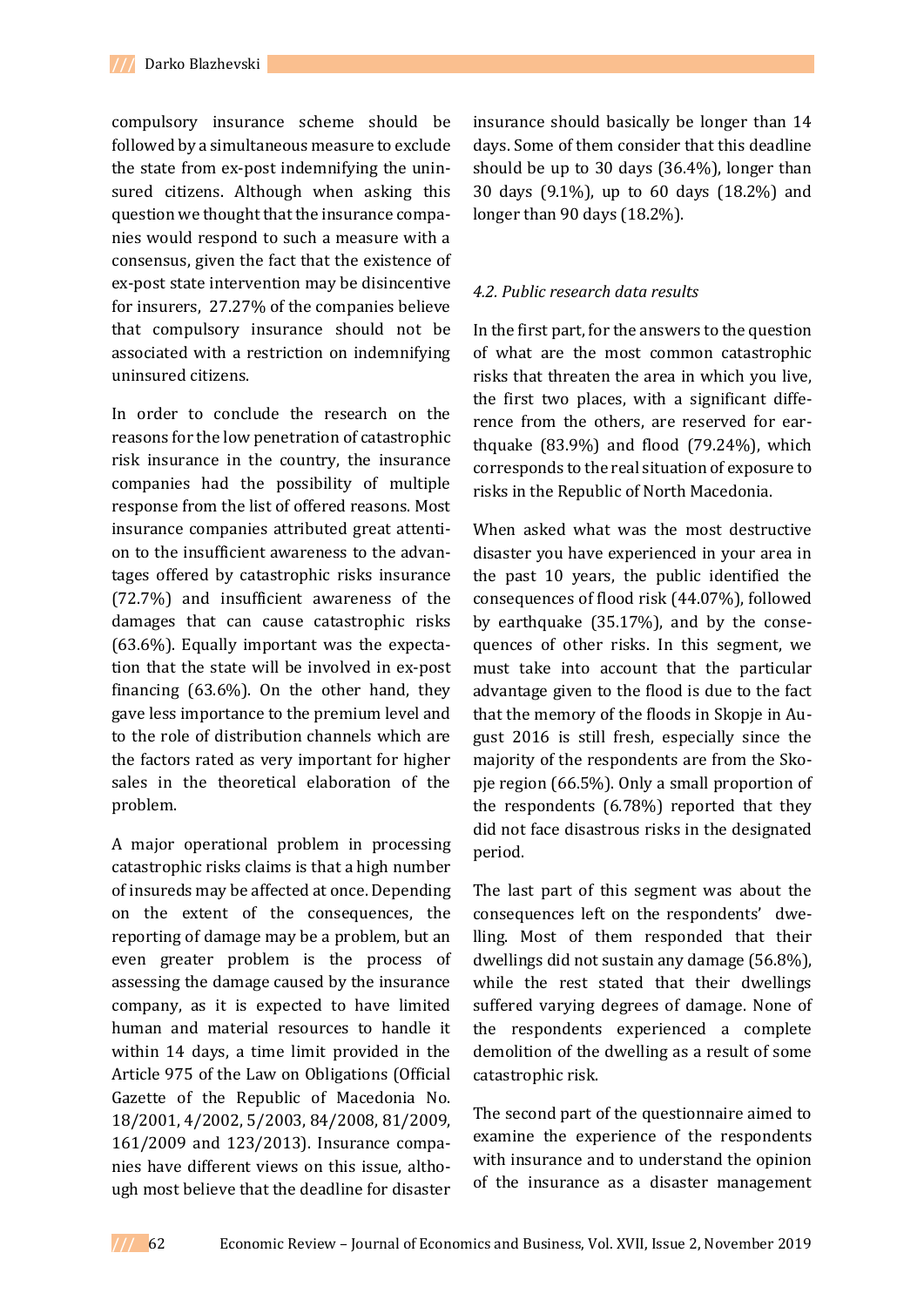mechanism. Of particular importance for the survey is that 63.6% of the respondents have had previous experience in purchasing property insurance. Although the question related to an experience they have never had in the past and cannot be linked to official property insurance statistics that is significantly lower, this data is encouraging because the public recognizes and has experience with property insurance, which is particularly important as a basis for further development of catastrophic risk insurance.

In terms of how the respondents perceived insurance as a disaster management mechanism, 66.9% thought that insurance is very important in dealing with catastrophic risks, 30.9% thought its importance was relatively important, and 2.1% of the respondents thought that this has no effect.

Regarding who should take the main responsibility and assume the burden of catastrophic damages, 66.5% of the respondents thought that this should be compensated through the insurance companies indicating a positive perception of insurance as a mechanism for dealing with catastrophic risks. Then, 28.4% were of the opinion that reimbursement should be the task of the state administration (25% for the central government and 3.4% for municipalities), while 5.1% thought that it should be an individual responsibility that corresponds to the concept of self-insurance.

When it comes to the question which economic policy measures the central government should take to reduce the disaster consequences that are most acceptable to you, the respondent were offered multiple answers. The respondents believe that the Government should invest in improving disaster management capacities (46.6%) and should provide subsidies for catastrophic risks insurance (35.2%). A smaller proportion of the respondents (12.5%) believe that the Government should directly engage in providing ex-post compensation.

In the third part of the questionnaire devoted to the acceptance and willingness of the respondents to buy catastrophic insurance coverage, when aksed whether they would buy catastrophic insurance if it was subsidized by the state, 89% of the respondents stated that they are prepared to do so.

We can point out that the most complex and controversial was the question of what is the acceptable price for the respondents for annual insurance with catastrophic risks covered for a 50 m2 dwelling. The respondents were given an explanation that they would receive MKD 1,589,400 (≈ EUR 30,496) in case of complete destruction of the dwelling, an amount derived



Figure 4: *Affordable premium for catastrophic risk insurance at thresholds of 1,000 denars vs. number of respondents*

Source: Author's own work

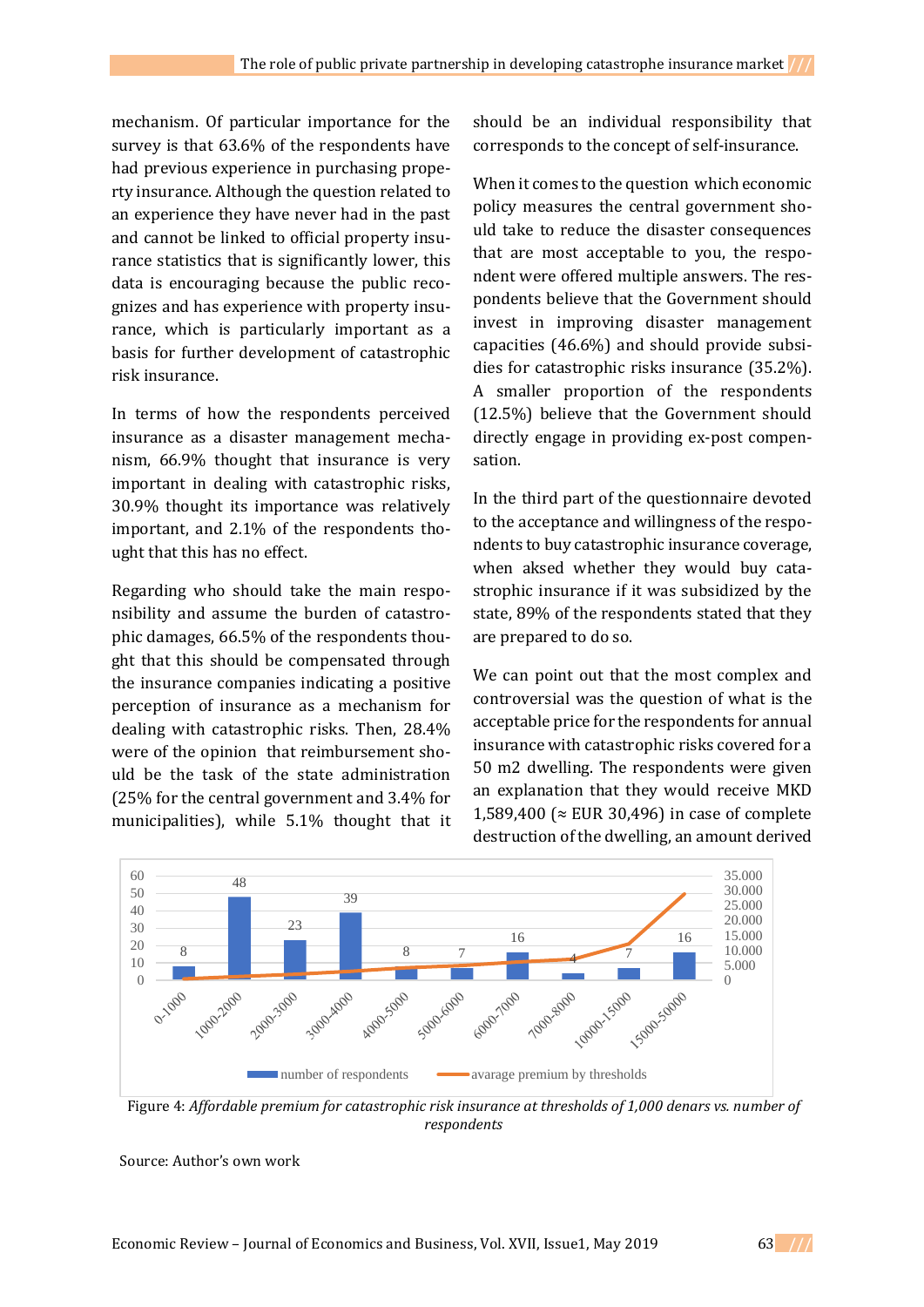from the data of the State Statistical Office, where the national average for construction cost per 1 m<sup>2</sup> of living space is 37,510 denars  $\approx$  EUR 610) in 2016 (excluding building land, including VAT).

Most of the respondents (74.58%) gave their proposal for an acceptable premium, but most of them had significant differences, starting with prices ranging from 300 to 50,000 denars. If we analyse the data collected without further clustering, the average premium is MKD 5,547, but with a large standard deviation of MKD 8,390.77. To this end, the proposed premiums were grouped by thresholds of 1,000 denars in order to see where the largest grouping of respondents is (Figure 4).

Having in mind the average premiums on the insurance market, we consider that the proposed premium amounts of over 10,000 denars for which 23 respondents stated that they are too large, *i.e.* indicate an unrealistic perception of the insurance market. When their impact is subtracted, the average premium is MKD 2,788 with a more acceptable standard deviation of MKD 1,774.

In order to compare views on the amount of the premium with the actual market prices, we requested non-binding insurance quotes that include earthquake and flood risk from four insurance companies. The annual insurance premium ranged from 2,500 to 6,000 denars. The differences were in the insured amount ranging from MKD 1.2 to 1.5 million, risk coverage and franchise. This leads to the conclusion that 2/3 of the respondents who made a proposal for an acceptable premium had correct expectations for the insurance price.

The answer to the two main reasons why respondents are not ready to buy insurance for catastrophic risks was found in the distrust of insurance companies and fear that they will not be reimbursed (48.7%) as well as in their perception that they lack knowledge about insurance (32.2%). Also, there was a large proportion of the respondents who think they cannot afford a premium (30.1%). Only a part of the respondents (7.2%) had no restrictions to buy or already have catastrophic risk insurance. The survey was completed by 236 respondents with unequal regional representation. The respondents camefrom different age structures, with dominant participation in the age groups of 25 to 45 (74.2%). Most of the respondents (94.92%) stated that they have their own income.

### **5. CONCLUSIONS AND RECOMMENDATIONS**

Risk exposure data of the Republic of North Macedonia shows that the consequences are greatest from floods and earthquakes, followed by the impacts of other climate factors. The impact of these two major risks was also identified in the public survey, while the research on farmers, appropriate to the nature of the activity, identified the impact of drought and hail. Despite the identified risks and the awareness that they are present and can cause consequences, disaster risk insurance is minimally used, with a very low share of 1 to 2% in the total GDP.

All insurance companies in the domestic market offer catastrophic risks insurance, without exception for earthquake and flood. Insurance companies believe that national awareness of the consequences of catastrophic risks and the reduction of their consequences through insurance is low and consider these to be the main factors of insufficient demand, compounded by the expectation that the government will intervene in the event of a disaster.

Most companies believe that the state should enter the insurance market by offering a unified catastrophe insurance product and are in favour of some form of compulsory insurance that should be followed by state measures that will not undermine insurance, that is, the public should receive the signal that they must consider insurance as the only mechanism to protect their own property.

Regarding the solution in the Law on Obligations, our view is that the issue of insurance after a catastrophic event should be related to systemic solutions that already exist in the country. One mechanism is to link the prolongation of the fulfilment of the obligation to pay compensation with the declaration of a natural disaster by the Government of the Republic of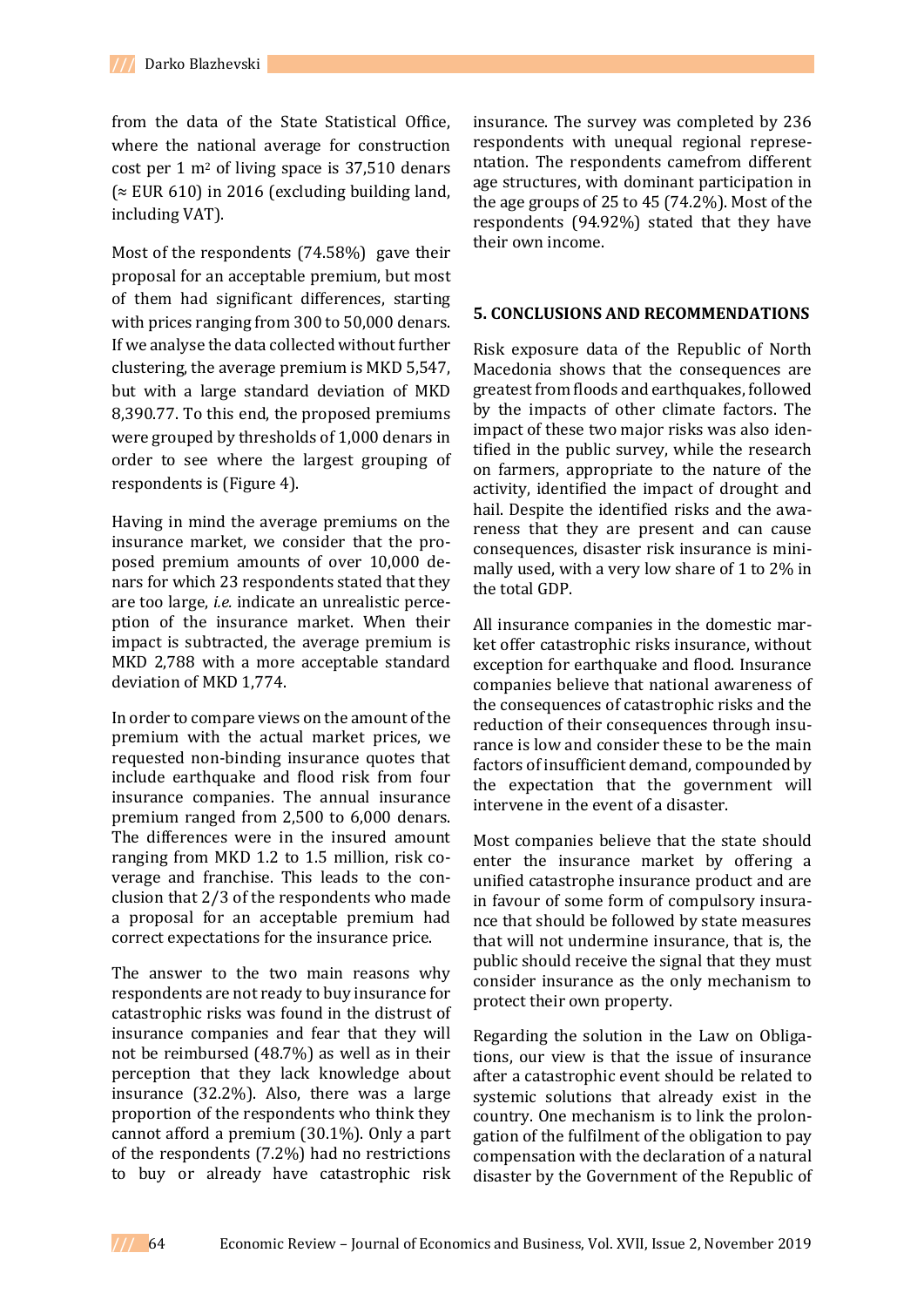North Macedonia. If so determined, insurance companies will have a defined deadline for postponing the payment of compensation, but must at the same time be prepared that the objective deadline for claims cannot depend on their human and material readiness to deal with them.

The public recognizes, without exception, the major catastrophic risks, even though the majority of the respondents did not experience a catastrophic event with total consequences on their property. Also, the majority are of the view that liability should be personal, *i.e.* reimbursement should be sought through insurance mechanisms. About 50% have realistic expectations for the price of insurance, but the factors that discourage them to buy insurance in the first place is distrust towards insurance companies and then price.

The main conclusion is that the current situation is unsatisfactory for all stakeholders and that a different solution is needed to deal with the consequences of catastrophic risks.

### **REFERENCES**

- 1) Caisse centrale de réassurance CCR (2015) *Natural disasters compensation scheme - Principles and operation.* Available at: [https://www.ccr.fr/documents/235](https://www.ccr.fr/documents/235%2009/25291/indemnisation+cat-nat.pdf/%20ff905a%208f-ccb3-44e2-a0d0-b92c6d2e352e)  [09/25291/indemnisation+cat-nat.pdf/](https://www.ccr.fr/documents/235%2009/25291/indemnisation+cat-nat.pdf/%20ff905a%208f-ccb3-44e2-a0d0-b92c6d2e352e)  [ff905a 8f-ccb3-44e2-a0d0-b92c6d2e352e](https://www.ccr.fr/documents/235%2009/25291/indemnisation+cat-nat.pdf/%20ff905a%208f-ccb3-44e2-a0d0-b92c6d2e352e) [Acce ssed: 24 November 2017]
- 2) Consorcio de Compensacion de Seguros CCS (2009) *Natural Catastrophes Insurance Cover: A Diversity of Systems.* Madrid*.* Available at: https://www.consorsegur os.es/ web/documents/10184/48069/CCS\_Natu ral\_Catastrophes\_Insurance\_Cover.pdf/d7 cf67cc-9591-476b-87d9-728e6a57 ca60 [Accessed: 24 November 2017]
- 3) Council of Australian Governments COAG (2004) *Natural disasters in Australia: reforming mitigation, relief and recovery arrangements*. A report to the Council of Australian Governments by the high level officials' group, August 2002, Canberra; p.76. Available at[: http://lib.riskreduction](http://lib.riskreduction-africa.org/bitstream/handle/123456789/1386/4220.Natural%20disasters%20in%20Australia.%20Reforming%20mitigation%20relief%20and%20recovery%20arrangements.pdf?sequence=1&isAllowed=y)[africa.org/bitstream/handle/123456789/](http://lib.riskreduction-africa.org/bitstream/handle/123456789/1386/4220.Natural%20disasters%20in%20Australia.%20Reforming%20mitigation%20relief%20and%20recovery%20arrangements.pdf?sequence=1&isAllowed=y) [1386/4220.Natural%20disasters%20in%](http://lib.riskreduction-africa.org/bitstream/handle/123456789/1386/4220.Natural%20disasters%20in%20Australia.%20Reforming%20mitigation%20relief%20and%20recovery%20arrangements.pdf?sequence=1&isAllowed=y) [20Australia.%20Reforming%20mitigation](http://lib.riskreduction-africa.org/bitstream/handle/123456789/1386/4220.Natural%20disasters%20in%20Australia.%20Reforming%20mitigation%20relief%20and%20recovery%20arrangements.pdf?sequence=1&isAllowed=y)

[%20relief%20and%20recovery%20arran](http://lib.riskreduction-africa.org/bitstream/handle/123456789/1386/4220.Natural%20disasters%20in%20Australia.%20Reforming%20mitigation%20relief%20and%20recovery%20arrangements.pdf?sequence=1&isAllowed=y) [gements.pdf?sequence=1&isAllowed=y](http://lib.riskreduction-africa.org/bitstream/handle/123456789/1386/4220.Natural%20disasters%20in%20Australia.%20Reforming%20mitigation%20relief%20and%20recovery%20arrangements.pdf?sequence=1&isAllowed=y) [Accessed: 24 November 2017]

- 4) Cummins, J.D. & Mahul, O. (2009) *Catastrophe risk financing in developing countries: principles for public intervention*. World Bank Publications.
- 5) Government Accountability Office GAO (2011) *Report to Congressional Committees. Action Needed to Improve Administration of the National Flood Insurance Program*. Available at: https://www.gao. gov/assets/320/319467.pdf [Accessed: 24 November 2017]
- 6) Gurenko, E.N. (2006) *Earthquake Insurance in Turkey: History of the Turkish catastrophe Insurance Pool*. World Bank Publications
- 7) Gurenko, E.N. (2007) *Transferring National Catastrophe Risk Exposures to the Market: Lessons learned. Proceedings from the International Conference on Asian Catastrophe Insurance*. Kyoto University.
- 8) Kunreuther, H.C. (1977) Limited knowledge and insurance protection. *Public Policy*. 24, pp. 227-261
- 9) Law on Obligations ("Official Gazette of the Republic of Macedonia" 18/2001, 4/2002, 5/2003, 84/2008, 81/2009, 161/2009, 123/2013).
- 10) Lewis, C.M. & Murdock. K.C. (1999) Alternative Means of Redistributing Catastrophic Risk in a National Risk-Management System. In Froot, K.A. (*Ed*.) *The Financing of Catastrophe Risk* (pp. 51-85). Chicago: Chicago Univeresity Press.
- 11) Lloyd's (2011) Managing the escalating risks of natural catastrophes in the United States. Available at: https://www.lloyds. com/news-and-risk-insight/risk-reports/ library/natural-environment/us-nat-catreport [Accessed: 24 November 2017]
- 12)OECD (2005) *Catastrophic risk and insurance*. Policy issues in insurance No.8
- 13)OECD (2015) Disaster Risk Financing. A global survey of practices and challenges
- 14)PAID (2017) Solvency and Financial Condition Report 2016, Bucharest. Available at: [https://www.paidromania.ro/sites/de](https://www.paidromania.ro/sites/de-fault/files/rapoarte/PAID_SFCR_2016.pdf)[fault/files/rapoarte/PAID\\_SFCR\\_2016.pdf](https://www.paidromania.ro/sites/de-fault/files/rapoarte/PAID_SFCR_2016.pdf) [(Accessed: 24 November 2017])
- 15) Slovic, P., Fischhoff, B., Lichtenstein, S., Corrigan, B. & Combs, B. (1997) Preference for insuring against probable small losses: